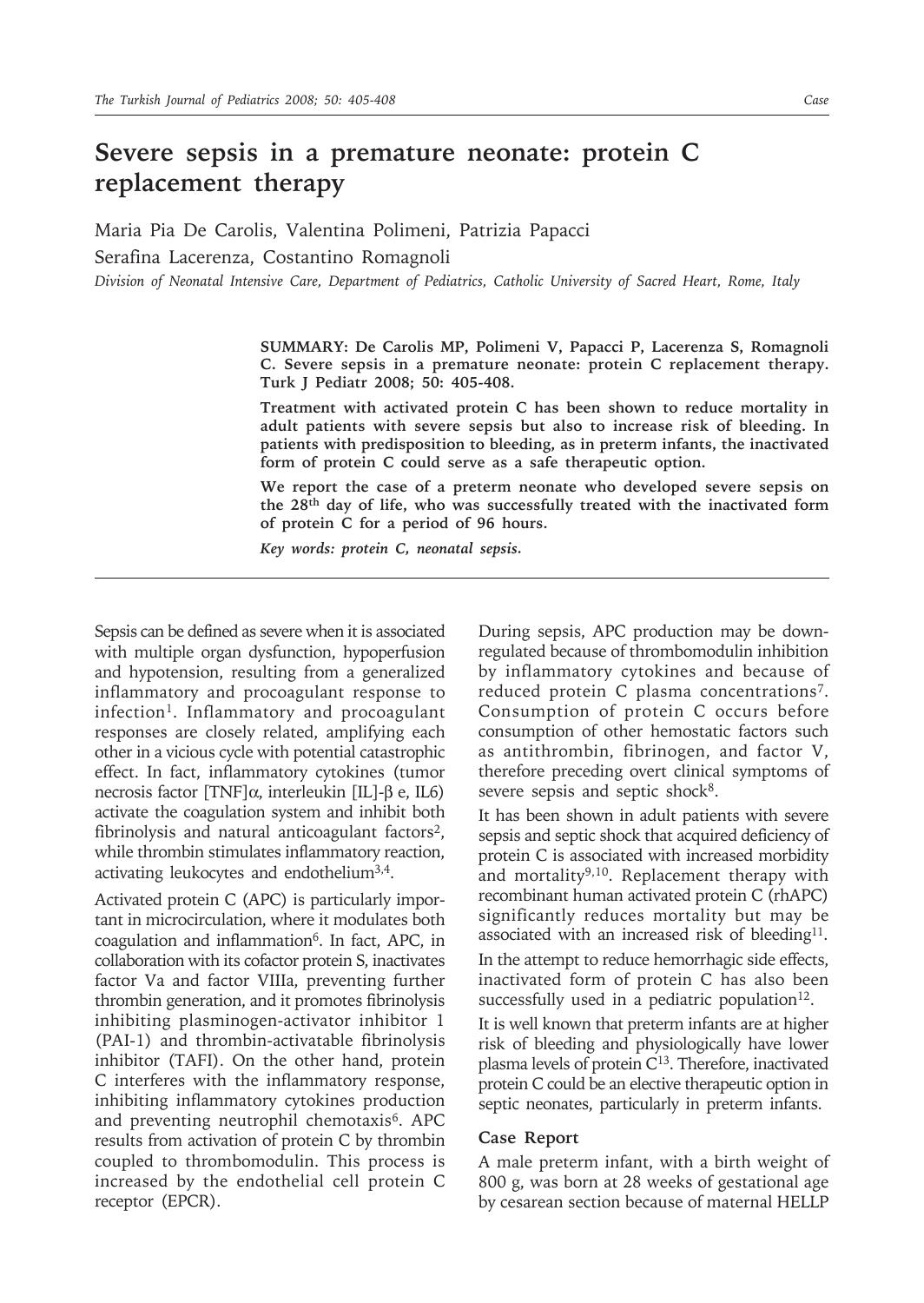(hemolysis, elevated liver function, low platelets) syndrome (PLT 69x109/L, AST 349 UI/L, ALT 265 UI/L, proteinuria 23.4 g/L). Apgar score was 7 at 1 min and 8 at 10 min. On admission to the neonatal intensive care unit (NICU), the baby developed respiratory distress syndrome, requiring mechanical ventilation (SIMV, Babylog, Dräger, Germany) and surfactant administration (2 doses of Curosurf: 200 mg/kg and 100 mg/kg, respectively). He was extubated and switched to nasal continuous positive airway pressure 18 hours later. Cerebral ultrasound performed on the first day of life showed bilateral grade II intraventricular hemorrhage (IVH)<sup>14</sup>.

On the 28th day of life, because of severe and increasingly frequent apneic episodes, the baby required intubation. After one hour of mechanical ventilation on  $FiO<sub>2</sub> 1.0$  arterial blood gases were: pH 7.26,  $pO_2$  56 mmHg,  $pCO<sub>2</sub>$  54 mmHg, HCO<sub>3</sub> 22.1 mmol/L, and BE -3.8 mmol/L. The lactate concentration was 2.2 mmol/L. Due to suspected systemic infection (apnea, tachycardia, poor peripheral perfusion, abdominal distention), the baby was treated with vancomycin and gentamicin (afterwards the latter was replaced by meropenem), and intravenous immunoglobulin infusion was also added (Pentaglobin, 5 doses).

A Gram-negative microorganism, *Serratia marcescens*, grew in blood culture and bronchoalveolar lavage fluid. Urine and cerebrospinal fluid cultures were sterile. Laboratory data showed a high value of C-reactive protein (CRP) (33.9 mg/L), leukopenia (WBC 1840x109/L) with neutropenia (PMN  $800x10<sup>9</sup>/L$ ) and anemia (Htc 26%; Hb 8.4 g/dl). Recombinant human granulocyte colony-stimulating factor (rhG-CSF) treatment and packed red blood cells were administered. Bicarbonate correction was also given because of metabolic acidosis (pH 7.23,  $pO_2$  61 mmHg,  $pCO_2$  41 mmHg, HCO<sub>3</sub> 16.8 mmol/L, BE -9.8 mmol/L, lactate 6.9 mmol/L). Blood cortisol level was high (1350 ng/ml).

Echocardiography evaluation (Hewlett-Packard Image Point) showed reduced left ventricular (LV) function and dyskinetic interventricular septum on LV posterior wall.

ECHO-color Doppler sonography of splanchnic district documented low blood flow velocity in superior mesenteric artery (systolic peak 18 cm/s, end-diastolic 4.5 cm/s, mean velocity 10 cm/s, index of pulsatility [IP] 1.35) and high

flow velocity in celiac axis (66 cm/s, 20 cm/s, 36 cm/s, IP 1.29, respectively). A pattern of vasoconstriction (index of resistance [IR] 0.95) was found in renal artery with normal systolic peak and low diastolic velocities (2 cm/sec). Cerebral Doppler sonography showed low systolic and diastolic velocities with normal Doppler indices (IR 0.81, IP 1.79). Because of tachycardia (heart rate [HR] 200/min), peripheral hypoperfusion and ECHO-Doppler sonographic data, a saline bolus (10 ml/kg) was given to correct the hypovolemic status.

Despite these measures, the infant's condition continued to deteriorate: oliguria appeared, acidosis persisted (pH 7.20, pO<sub>2</sub> 60 mmHg,  $pCO<sub>2</sub>$  56 mmHg, HCO<sub>3</sub> 18.5 mmol/L, BE -6.6 mmol/L, lactate 4.7 mmol/L) and hypotension appeared so that inotropic treatment was started (dopamine up to 10 µg/kg/min). The clinical course was also complicated by peripheral cyanosis, ischemic skin lesions of toes, fingers and outer ears, and liver dysfunction (AST 96 UI/L, ALT 140 UI//L, total serum bilirubin 7.7 mg/dl and direct bilirubin 3.2 mg/dl). Laboratory tests showed: PLT 31x109/L, APTT 64.2 s, INR 2.32, fibrinogen 227 mg/dl, D-dimers 2440 ng/L, antithrombin III 32.8%, protein C 13%, and protein S 33%. Measurement of plasma protein C activity was performed using CROMATIC™ protein C kit (Chromogenic, Milano).

Therefore, given the severity of the clinical condition and laboratory data, after obtaining informed consent from the parents, it was decided to give a bolus of 100 U/kg of inactivated protein C concentrate (Ceprotin®, Baxter Bio-Science) followed by 50 U/kg every six hours, infused during one hour<sup>15</sup>.

Twenty-four hours after start of protein C treatment, the baby's clinical condition improved; blood pressure and diuresis normalized. Dopamine was discontinued after 48 hours and the baby was extubated after seven days. Skin lesions slowly improved during treatment with Ceprotin, totally disappearing in 10 days. Antibiotics were stopped after 12 days of treatment. Coagulation data reverted to normal values more slowly (Table I). Because of severe and persistent thrombocytopenia, six platelet transfusions were given. During the period of treatment with Ceprotin (96 hours), no bleedings were recorded and cerebral ultrasound remained unchanged (IVH grade II).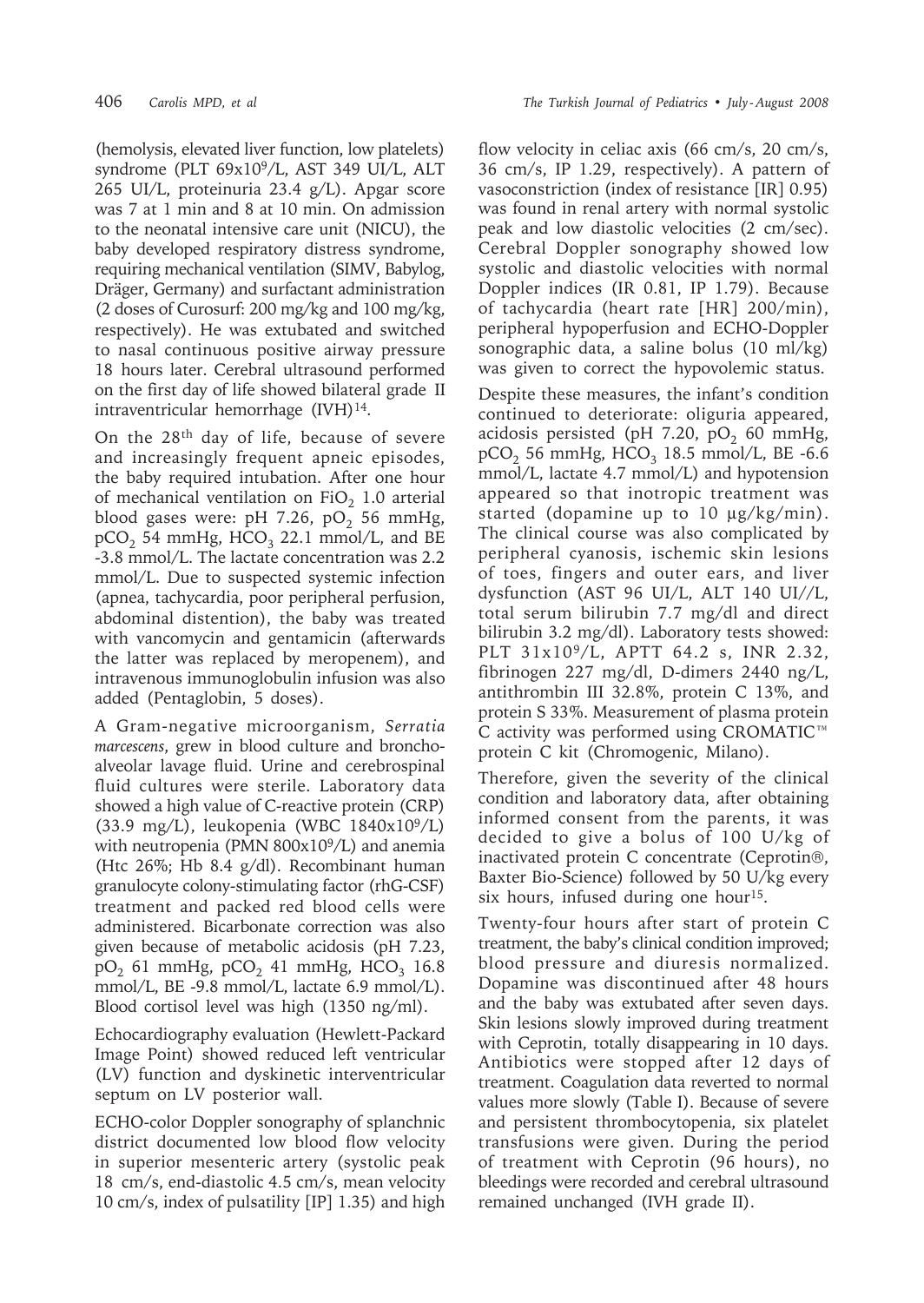|                                                                       | Table I.                             |                                     |                               |                                               | Coagulation Parameters at Various Time Points During Septic Episode                             |              |       |             |                                              |
|-----------------------------------------------------------------------|--------------------------------------|-------------------------------------|-------------------------------|-----------------------------------------------|-------------------------------------------------------------------------------------------------|--------------|-------|-------------|----------------------------------------------|
|                                                                       | $\frac{1}{2}$                        | 12 h                                | Day 2                         | Day 3                                         | Day $4$                                                                                         | Day 5        | Day 6 | Day 7       | Day 12                                       |
| aPTT (s)                                                              |                                      |                                     |                               |                                               |                                                                                                 |              |       |             |                                              |
| PT(s)                                                                 | $47.4$<br>$21.62$<br>$1.63$<br>$443$ | 64.2<br>27.32<br>27.440<br>54.32.31 | 46.9<br>21.72<br>5664<br>5664 | $37.7$<br>$22.5$<br>$1.74$<br>$291$<br>$5661$ | $37.4$<br>16.3<br>1.388<br>1.380                                                                |              |       |             | $42.7$<br>$14.17$<br>$427$<br>$458$<br>$658$ |
| Prothrombin complex (INR)                                             |                                      |                                     |                               |                                               |                                                                                                 |              |       |             |                                              |
| Fibrinogen (g/L)                                                      |                                      |                                     |                               |                                               |                                                                                                 |              |       |             |                                              |
| D-dimers (ng/ml)                                                      |                                      |                                     |                               |                                               |                                                                                                 |              |       |             |                                              |
| Antithrombin III (%)                                                  |                                      |                                     |                               | $31.3$ $75$                                   | 32.6<br>92                                                                                      |              |       |             |                                              |
| Protein C (%)                                                         |                                      |                                     |                               |                                               |                                                                                                 |              |       |             |                                              |
| Protein S (%)                                                         |                                      | 33                                  |                               |                                               |                                                                                                 |              |       |             |                                              |
| PLT $(x10^9/L)$                                                       | 203                                  | $31*$                               | $15*$                         | $\stackrel{*}{\sim}$                          | $14*$                                                                                           |              | $17*$ |             | 105                                          |
| WBC (x10 <sup>9</sup> /L)                                             | 1840                                 | 0900                                | 11300                         | 5690                                          | 3860                                                                                            | $5*$<br>7020 | 7540  | 74*<br>5430 | 12100                                        |
| PMN (x10 <sup>9</sup> /L)                                             | 800                                  | 8500                                | 9450                          | 3810                                          | 2240                                                                                            | 2200         | 1060  | 2800        | 6410                                         |
| aPTT: Activated partial thromboplastin time.<br>platelet transfusion. |                                      |                                     |                               |                                               | PT: Prothrombin time. PLT: Platelets. WBC: White blood cells. PMN: Polymorphonuclear leukocyte. |              |       |             |                                              |

# **Discussion**

Recombinant human activated protein C (drotrecogin alpha or Xigris; Eli Lilly, Indianapolis, IN) has been used recently in septic patients. In 2001, the Food and Drug Administration (FDA) approved its use in adult patients with severe sepsis or septic shock (Protein C Worldwide Evaluation in Severe Sepsis, PROWESS trial)<sup>11</sup>. The PROWESS study showed the beneficial effects of protein C but also warned about the increased risk of severe bleeding related to the strong antithrombotic effect of drotrecogin. However, the increased hemorrhagic risk seems to occur mainly in patients with predisposing factors.

For the pediatric population, a randomized clinical trial using rhAPC is still ongoing (RESOLVE study)<sup>16</sup>. However Barton et al.<sup>17</sup> reported that the risk of serious bleeding in septic children was similar to that in septic adults.

To the present, only three neonates<sup>18-20</sup> have been treated with rhAPC, and there was no evidence of hemorrhagic side effects. However, rhAPC therapy should be used with caution because severe sepsis in term and especially in preterm infants is commonly associated with bleeding complications<sup>21</sup>.

Inactivated protein C (Protein C concentrate; Ceprotin) has been used recently in children with severe meningococcal sepsis by de Kleijin et al.12. In this study, inactivated protein C was demonstrated to be an efficacious and safe therapeutic option. In fact, the resolution of coagulation imbalances was observed and no severe bleeding episodes were reported.

We report a case of severe sepsis by *Serratia marcescens* in a very preterm infant with IVH treated with inactivated protein C. Treatment was started since the baby was considered to be in a life-threatening condition and low plasma level of protein C was documented. In our case, the low level of protein C and the high level of D-dimers appeared earlier than any other abnormalities of coagulative tests and thrombocytopenia. Indeed, hypotension also occurred later.

Coincidental to the low plasma level of protein C, hyperemia of celiac axis by ECHO-Doppler ultrasound was also documented. This splanchnic hemodynamic modification is consistent with data found in perinatal sepsis

 $\mathbf{r} = \mathbf{r}$